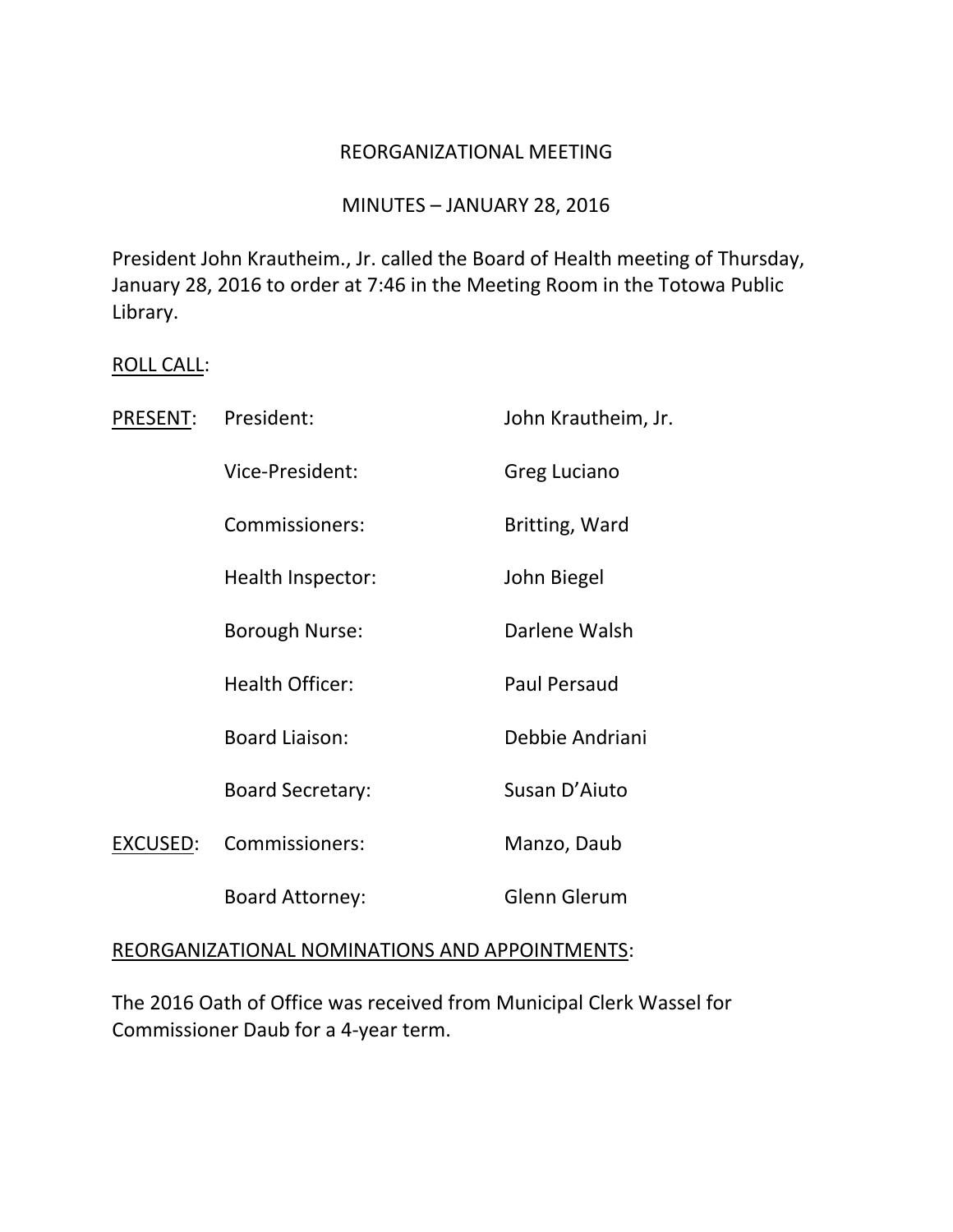## NOMINATION FOR PRESIDENT:

Commissioner Luciano made a motion to nominate John Krautheim, Jr. for President of the Board of Health for 2016, seconded by Britting. All Commissioners in attendance voted in the affirmative.

# NOMINATION FOR VICE-PRESIDENT:

Commissioner Britting made a motion to nominate Greg Luciano for Vice-President of the Board of Health for 2016, seconded by Ward. All Commissioners in attendance voted in the affirmative.

## NOMINATION FOR COMMITTEE LIAISONS:

Commissioner Britting made a motion to appoint the slate for committee appointments, seconded by Ward. All Commissioners present were in favor of the nominations.

Committee re-appointments for 2016 – Chairpersons are underlined.

| <b>OFFICE AND CLERK:</b>    | Commissioners: Britting, Ward, Daub    |
|-----------------------------|----------------------------------------|
| <b>PUBLIC HEALTH NURSE:</b> | Commissioners: Manzo, Daub, Ward       |
| <b>HEALTH INSPECTOR:</b>    | Commissioners: Daub, Manzo, Ward       |
| <b>CEMETERY INSPECTOR:</b>  | Commissioners: Ward, Luciano, Britting |
| <b>LICENSE AND LEGAL:</b>   | Commissioners: Daub, Luciano, Ward     |
| <b>FINANCE:</b>             | Commissioners: Luciano, Britting, Daub |

Commissioner Britting made a motion to approve the Committee reappointments, seconded by Commissioner Ward. All Commissioners present voted in the affirmative.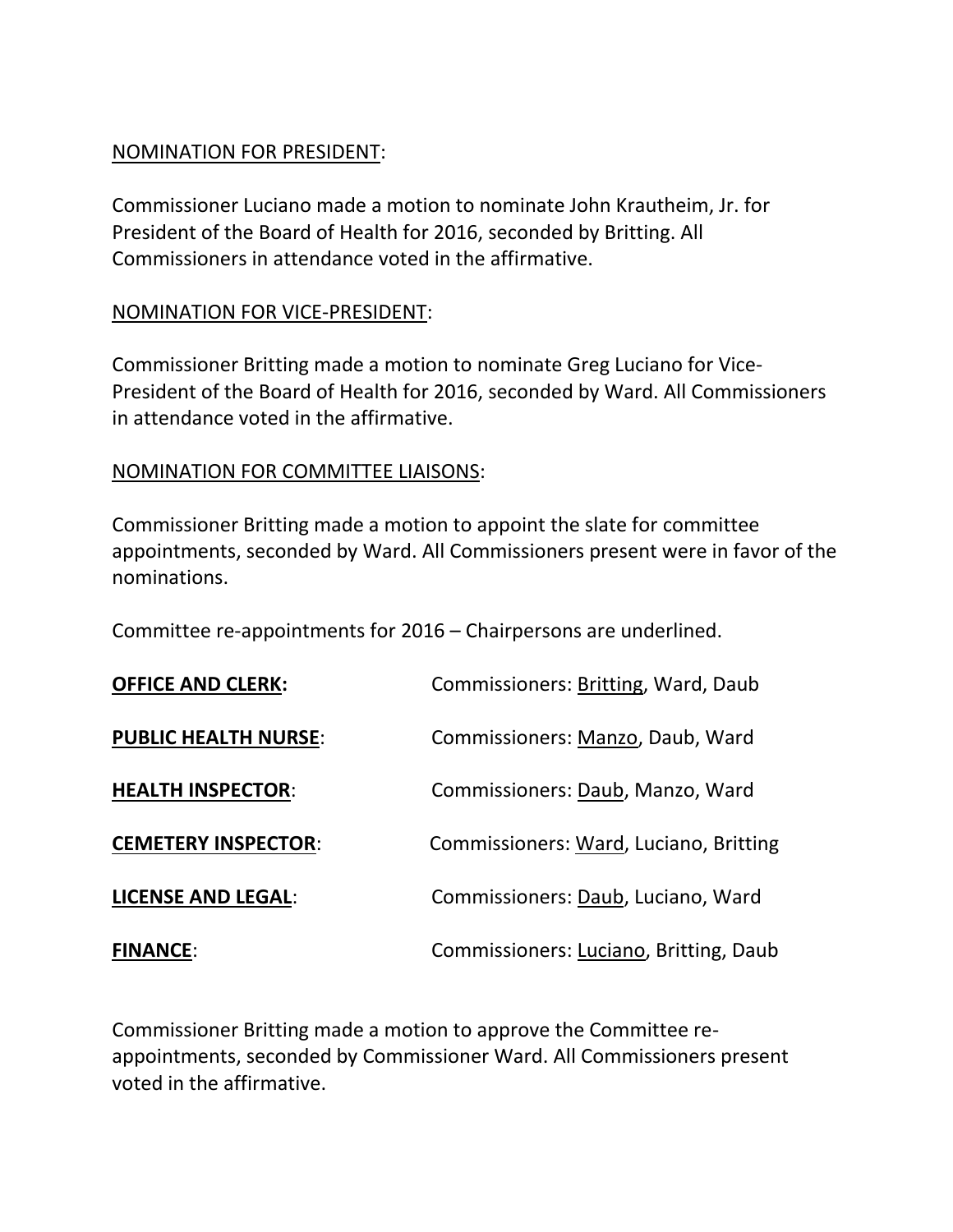# APPOINTMENT OF BOARD PROFESSIONALS:

Commissioner Luciano made a motion to appoint the following professionals to serve the Board of Health:

| <b>Borough Nurse:</b>  | Darlene Walsh |
|------------------------|---------------|
| <b>Board Attorney:</b> | Glenn Glerum  |
| Cemetery Inspector:    | Joseph Brady  |
| Health Inspector:      | John Biegel   |

Motion was seconded by Britting. All Commissioners in attendance voted in the affirmative.

# APPOINTMENT FOR BOARD SECRETARY:

Commissioner Britting made a motion to appoint Susan D'Aiuto for Board Secretary of the Board of Health for 2016, seconded by Luciano. All Commissioners in attendance voted in the affirmative.

# BOARD OF HEALTH BUDGET:

Commissioner Britting made a motion to approve the Budget of the Board of Health for 2016, seconded by Ward. All Commissioners in attendance voted in the affirmative.

#### ADJOURN:

Commissioner Ward made a motion to adjourn the meeting at 7:53 P.M., seconded by Britting. All Commissioners in attendance voted in the affirmative.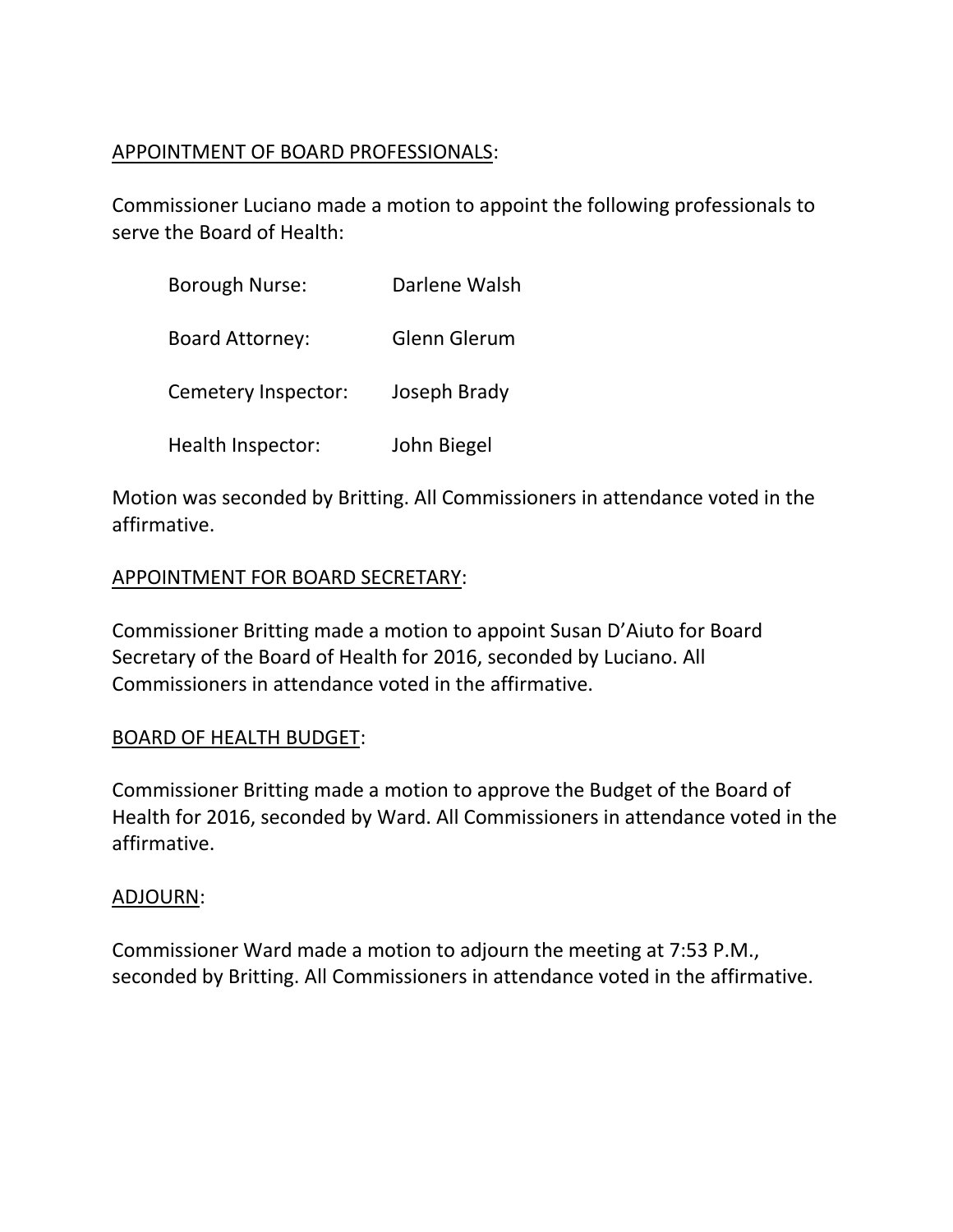## MINUTES – JANUARY 28, 2016

President John Krautheim., Jr. called the Board of Health meeting of Thursday, January 28, 2016 to order at 7:53 P.M. in the Meeting Room in the Totowa Public Library.

## ROLL CALL:

| PRESENT: | President:              | John Krautheim., Jr. |
|----------|-------------------------|----------------------|
|          | Vice-President:         | Greg Luciano         |
|          | Commissioners:          | Britting, Ward       |
|          | Health Inspector:       | John Biegel          |
|          | <b>Borough Nurse:</b>   | Darlene Walsh        |
|          | <b>Health Officer:</b>  | <b>Paul Persaud</b>  |
|          | <b>Board Liaison:</b>   | Debbie Andriani      |
|          | <b>Board Secretary:</b> | Susan D'Aiuto        |
| EXCUSED: | Commissioners:          | Manzo, Daub          |
|          | <b>Board Attorney:</b>  | <b>Glenn Glerum</b>  |

#### CORRESPONDENCE: NONE

#### MINUTES:

Commissioner Britting made a motion to accept the minutes of the November 19, 2015 meeting, seconded by Ward. All Commissioners in attendance voted in the affirmative.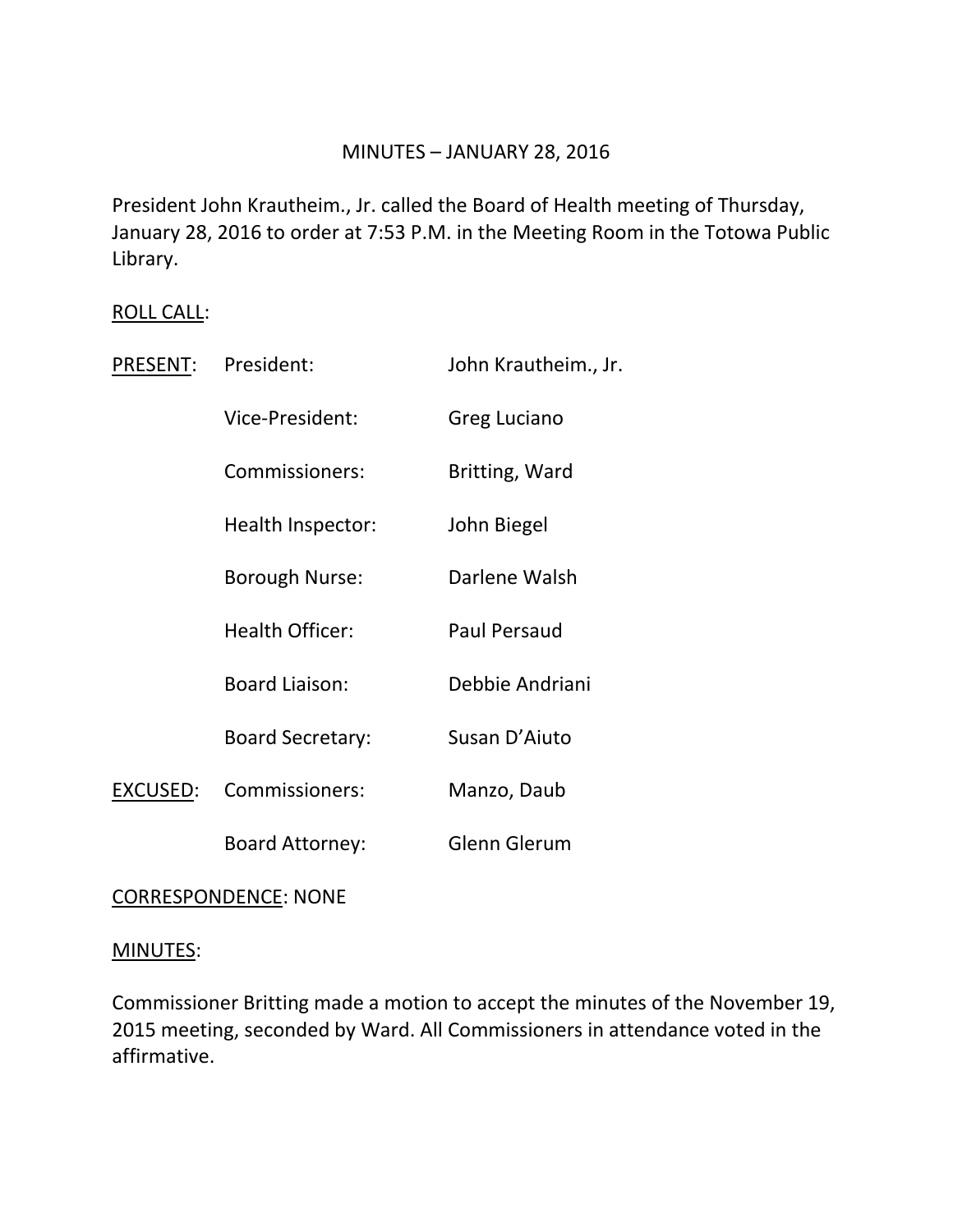## **BILLS: NONE**

## REPORTS:

Commissioner Britting made a motion to accept the reports submitted, seconded by Ward. All Commissioners in attendance voted in the affirmative.

#### OLD BUSINESS: NONE

#### NEW BUSINESS:

A free program on Medication Safety will be held at the Totowa Public Library on Wednesday, March 2, 2016 at 12:15 P.M.

## ADJOURN:

Commissioner Luciano made a motion to adjourn the meeting at 8:15 P.M., seconded by Britting. All Commissioners in attendance voted in the affirmative.

Respectfully submitted,

Susan D'Aiuto Board Secretary